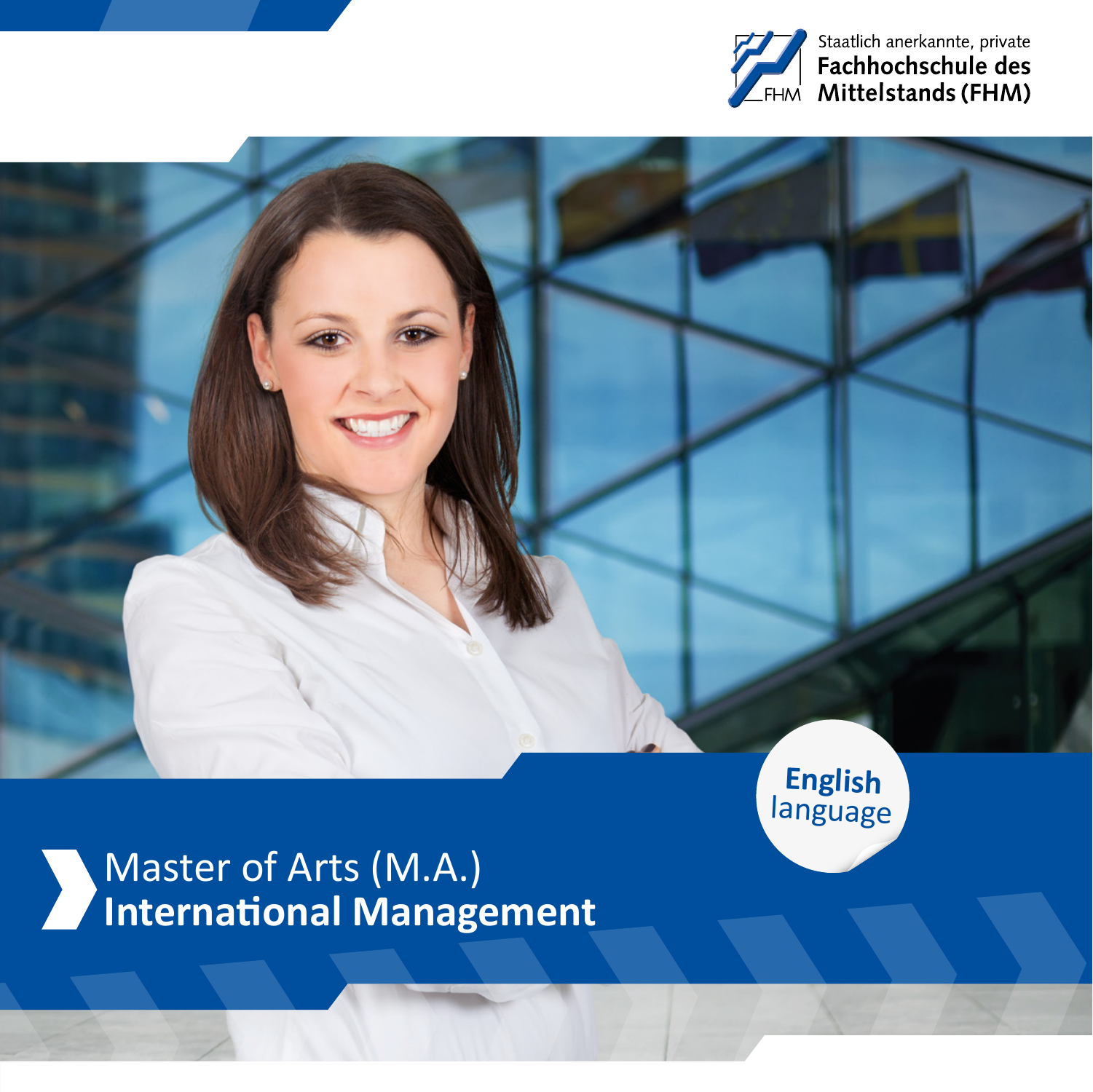## **M.A. International Management**

Video and phone conferences with team members in the United Kingdom and Brazil, production facilities in South Korea, cooperation partners in China, customers in the USA and Australia: the increasing interdependence of world economies requires firms to manage their businesses internationally and heavily engage in global collaboration. This macro development leads to an unprecedented need for international managers and professionals, equipped with a solid business education as well as intercultural and language skills.

As an International Manager, your destination is to assume leadership responsibilities on domestic and international teams. For example, your employer will assign you to enter a new or expand existing operations in an international market. Alternatively, you can transform your entrepreneurial ideas into a successful international startup venture, taking advantage of global business opportunities.

Attractive career paths are available in fast-growing fields like international marketing and sales, international financial management, international human resource management, international supply chain management or



**Klaus B. Zensen, Ph.D.**, Program Director

international project management. You might also consider starting your own management consulting business.

FHM's Master in International Management combines the latest in business thinking from management experts with assignments to empower students with the skills employers seek. The program opens the door to a wide variety of career opportunities in world economies.

Classes are designed for an international audience and taught in English. In addition to acquiring solid leadership and managerial skills, all students participate in an internship and company visits. These practical experiences make the program more versatile, in line with the needs of the current global employment market.

With a globally focused curriculum, many classes in FHM's Master in International Management program utilize the Harvard Business School case method. Students read and reflect on the case study, meet in student discussion groups. In the classroom, students compare different alternatives and suggest an action plan, placing the student in the role of the decision maker.

The Master in International Management offers a way to develop your knowledge immediately after graduating with a Bachelor's degree. It provides the foundation for a great career start and prepares graduates to find a rewarding employment in a job market filled with high expectations.

The field of Management requires diverse knowledge of many related business subjects. The Master in International Management program is designed to provide this education, offering in-depth classes and a great learning environment with a small number of students in each course.

Team assignments in and outside the classroom are an important component of the Master in International Management program. The degree will help you develop great interpersonal and multicultural skills, become an efficient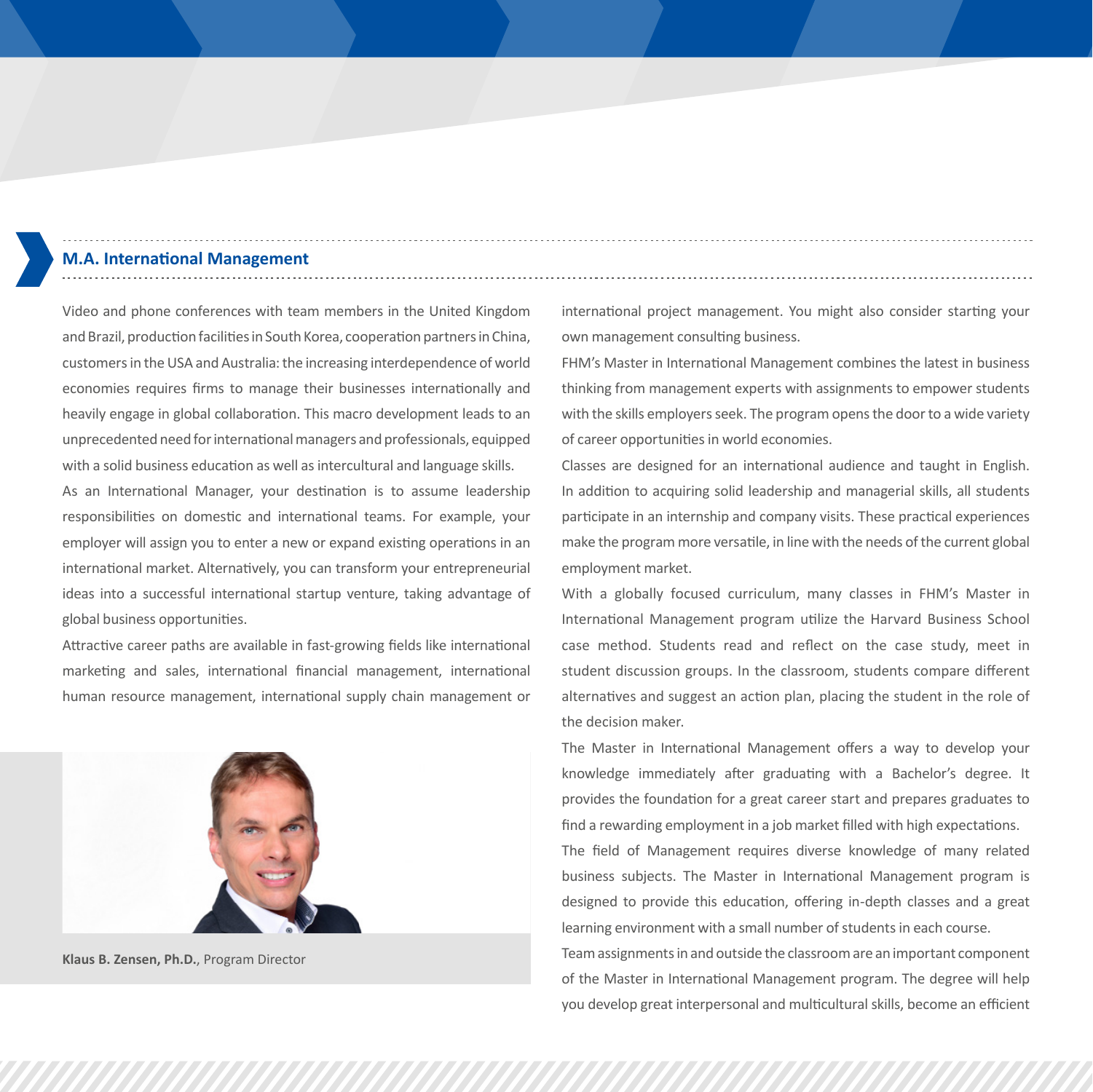problem solver and overall, you will know how to apply international management theory to the real world of business. You will have a clear understanding of how a business operates considering the socio-economic environment and you will be able to manage the challenges of global affairs.

The Master in International Management fits well with an undergraduate degree in Business or Economics and all other fields of study. It is a great opportunity for students who have completed a Bachelor's in a different field and are looking for a career change.

#### **Future career paths by function**

- Global Marketing and Sales
- International Finance, Analysis and Planning (FP&A)
- International business development
- International project management
- Derations/international supply chain
- International human resource management
- Consulting
- Strategy/General Management
- Accounting

### **Course contents**

The increasing interdependence of world economies forces companies to face international competition and be vigilant to become or stay competitive. Managers in multinational corporations must be highly competent in global business practices, possess solid international work and intercultural experience and speak foreign languages fluently.

The Master in International Management excels at providing the necessary education and helping develop the next generation of international managers in a globalized economy. Program graduates are well prepared with a solid foundation of theory concepts and practical applications in case studies and simulations.

A vivid exchange with international firms further augments the experience. You have the opportunity to complete a twelve-week

### **Future career paths by industry**

- > Manufacturing
- > Technology
- Consumer products
- Consulting
- Real Estate
- Service
- Pharma
- > Energy
- **Financial services**

internship in an English-speaking international company, where you can apply, demonstrate and advance your management skills.

Core classes include Foreign Trade & International Growth Markets, Human Resources & Cross-cultural Management and Business Management in a Globalized Economy. Electives in the Master in International Management include courses in Finance and Marketing.

The Master in International Management is a program for talented and ambitious people, who perceive their bachelor degree as not sufficient for their career plans. It is designed to prepare you for a wide range of career options across multiple industries, allowing you to tailor your curriculum to your interests and career goals.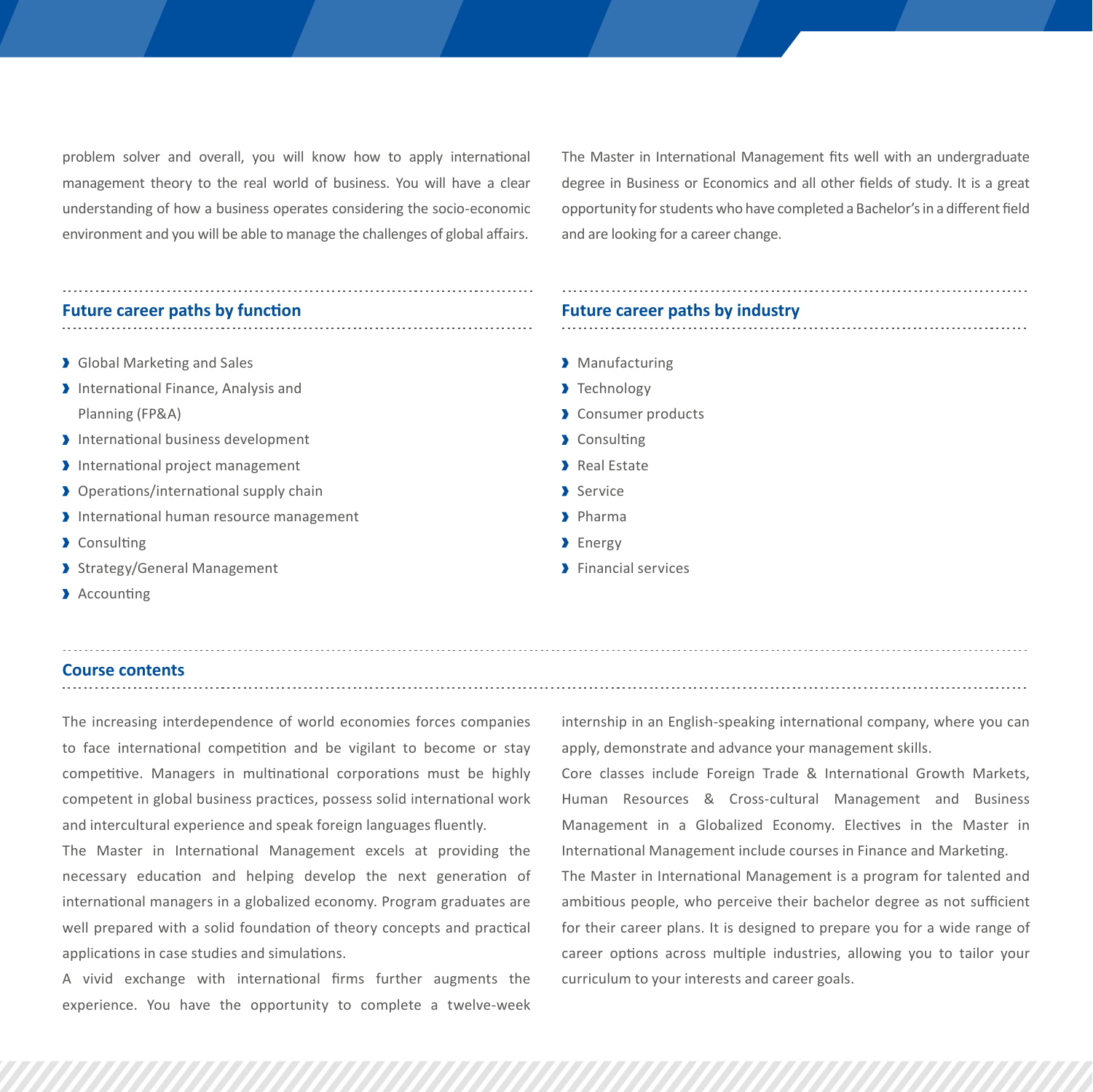### **The program is organized as follows**

#### International Management

- Foreign Trade & International Growth Markets
- **International Law**
- Corporate governance in the globalized economy
- Human Resources & Cross-cultural Management
- International project and process management

#### International Accounting & Financing

- **International Accounting**
- International Finance & Funding
- International Financial Markets (elective)
- International Controlling (elective)

#### Marketing Management

- International Marketing Management
- International Sales Management
- Market Intelligence & Consumer Behaviour (elective)
- Corporate Communications (elective)

#### Research and practice perspectives

- Study in Practice (SiP)
- Practitioner Colloquium & Company Visits
- German as a foreign language
- Quantitative & qualitative methods of economic & marketing research
- Innovation and Change Management

### **Degree: Master of Arts (M.A.)** December 2021

| <b>Credit Points:</b> | 120                                                                                                                                     |
|-----------------------|-----------------------------------------------------------------------------------------------------------------------------------------|
| Location:             | Berlin/Germany, Cologne/Germany                                                                                                         |
| Length of course:     | 2 years                                                                                                                                 |
| <b>Tuition fee:</b>   | 16.670 Euro (incl. application fee; 2 instalments:<br>1st year: 9.750 EUR, 2nd year: 6.920 EUR)                                         |
| Start:                | February (application deadline: November 15th);<br>June (application deadline: March 15th);<br>October (application deadline: July 1st) |
| Course language:      | English                                                                                                                                 |
|                       | Academic requirements: Bachelor Degree or higher<br>English Language B2                                                                 |
| Selection process:    | It will take place via Skype                                                                                                            |



**For organisational and application inquiries** Tobias Zrowotke M.A.

[application.international@fh-mittelstand.de](mailto:application.international@fh-mittelstand.de) | Fon: +49 30 259236324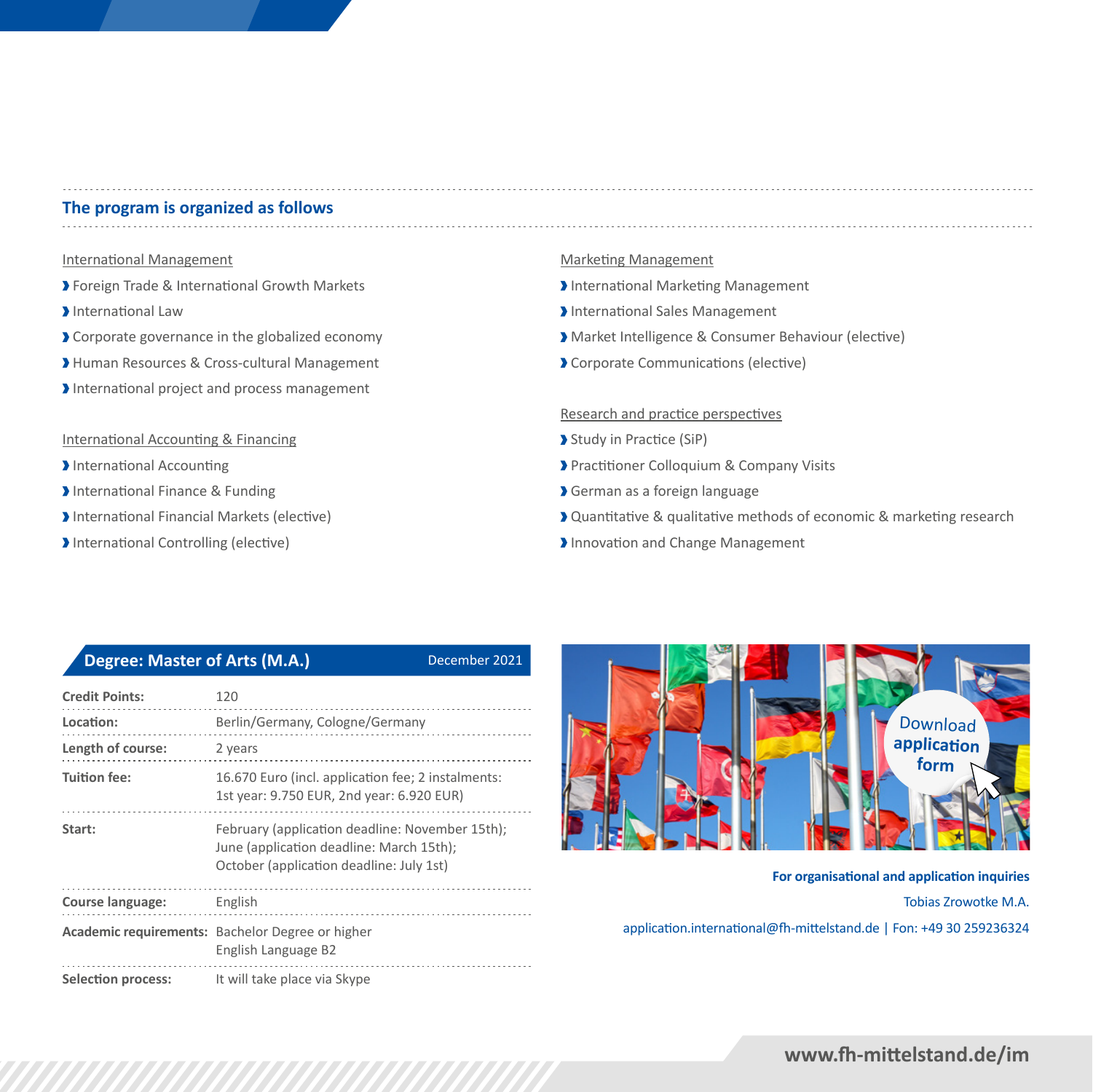#### **How to apply**

#### **Requirements:**

A Bachelor's degree (or equivalent) with at least 180 credits is required for acceptance for the International Mangement master's program. There are no special prerequisites regarding the type of study undertaken in the Bachelor's degree.

Good English language skills that correspond with Level B of the Common European Framework of Reference for Languages or proof of English language Bachelor degree are required for the course. This language proficiency can be demonstrated with the following certificates:

- ALTE level: Level 3
- IFLTS exam: minimum score of 5 6
- TOEIC: score of 541 700
- TOEFL iBT: minimum score 87
- UNIcert: minimum UNIcert II

German language skills are not required for the International Management master's program. However, a visa and residence permit is necessary to study in Germany.

#### **Application Process:**

You may commence the International Management master's program in the winter term (beginning early October) or in the summer term (beginning early June). The application deadlines is as follows:

- **Winter term:** 1st July
- **Spring term:** 1st November
- **Summer term:** 15th March

#### **Application Documents:**

In order to consider your application for our master's course, we need the following documents:

- Application form
- $\sum$
- Copy of Bachelor's degree
- **Copy of transcript of records/ mark sheets**
- Copy of passport
- B2 English language certificate (IELTS min 5.0: TOEFL min. 87 pts.) or proof of English language Bachelor degree
- **The application documents must be sent by email to:**

#### **[application.international@fh-mittelstand.de](mailto:application.international@fh-mittelstand.de)**



**You can apply via** [fh-mittelstand.de/application-international](https://fh-mittelstand.de/application-international)